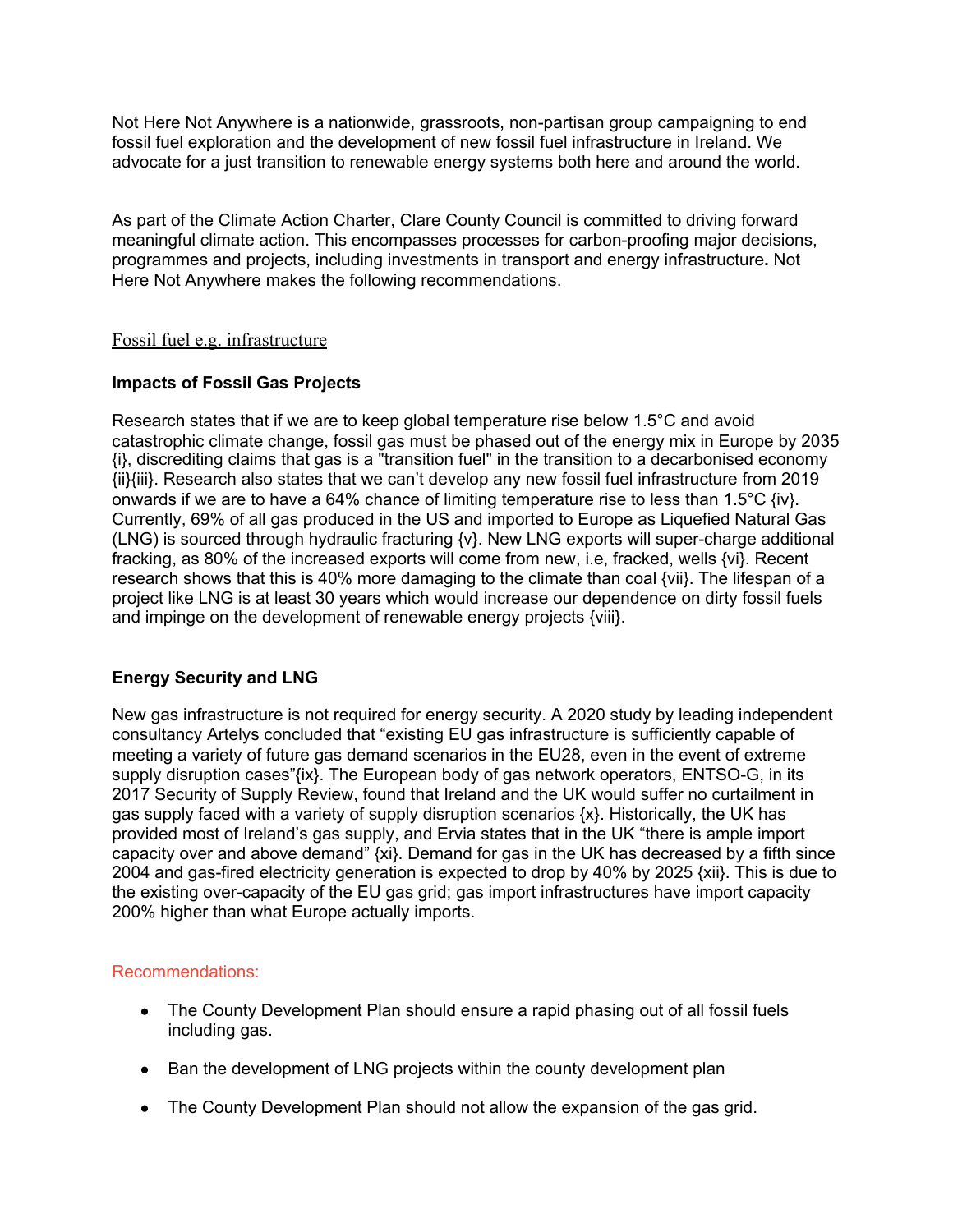• The County Development Plan should ban fracked gas in its energy mix.

### **Other Fossil Fuel Infrastructure**

New fossil fuel infrastructure or upgrades to existing infrastructure should be consistent with Ireland's fair share net cumulative carbon dioxide (CO2) quota in line with the Paris agreement or future equivalent {xiv}.

#### Recommendations:

● All-new large scale fossil fuel infrastructure projects are mandated to undertake climate impact assessment to ensure they are consistent with Ireland's fair share net cumulative carbon dioxide (CO2) quota in line with the Paris agreement or future equivalent

## **Data Centres**

Eirgrid estimates that demand from data centres could account for up to 36% of Ireland's electricity demand by 2030, along with 75% of new electricity demand growth (Eirgrid, 2017:30) {xvi}. The Irish Academy of Engineering predicts that data centre development will add at least 1.5 million tonnes to Ireland's carbon emissions by 2030, a 13% increase on current electricity sector emissions, and will require an investment of €9 billion by 2027{xvii}.

For example, if Amazon's eight centre project in Mulhuddart, Dublin 15, is realised, by 2026 it would use c. 4.4% per cent of the State's entire energy capacity, the equivalent of Galway city, but employ only 30 people post-construction, largely in facility maintenance {xviii}. The Apple data centre proposed for Athenry, Co. Galway, would ultimately use over 8% of the national capacity, more than the daily entire usage of Dublin, and would require 144 diesel generators as back-up {xix}.

The government has acknowledged that "data centres pose considerable challenges to the future planning and operation of Ireland's power system"{xx}. These challenges include higher electricity costs for consumers {xxi}. The Danish Council on Climate Change recommended in April 2019 that the Danish government legally binds data centre owners and developers to contributing to the infrastructure required to supply the centres with renewable energy, such as wind and solar farms {xxii}.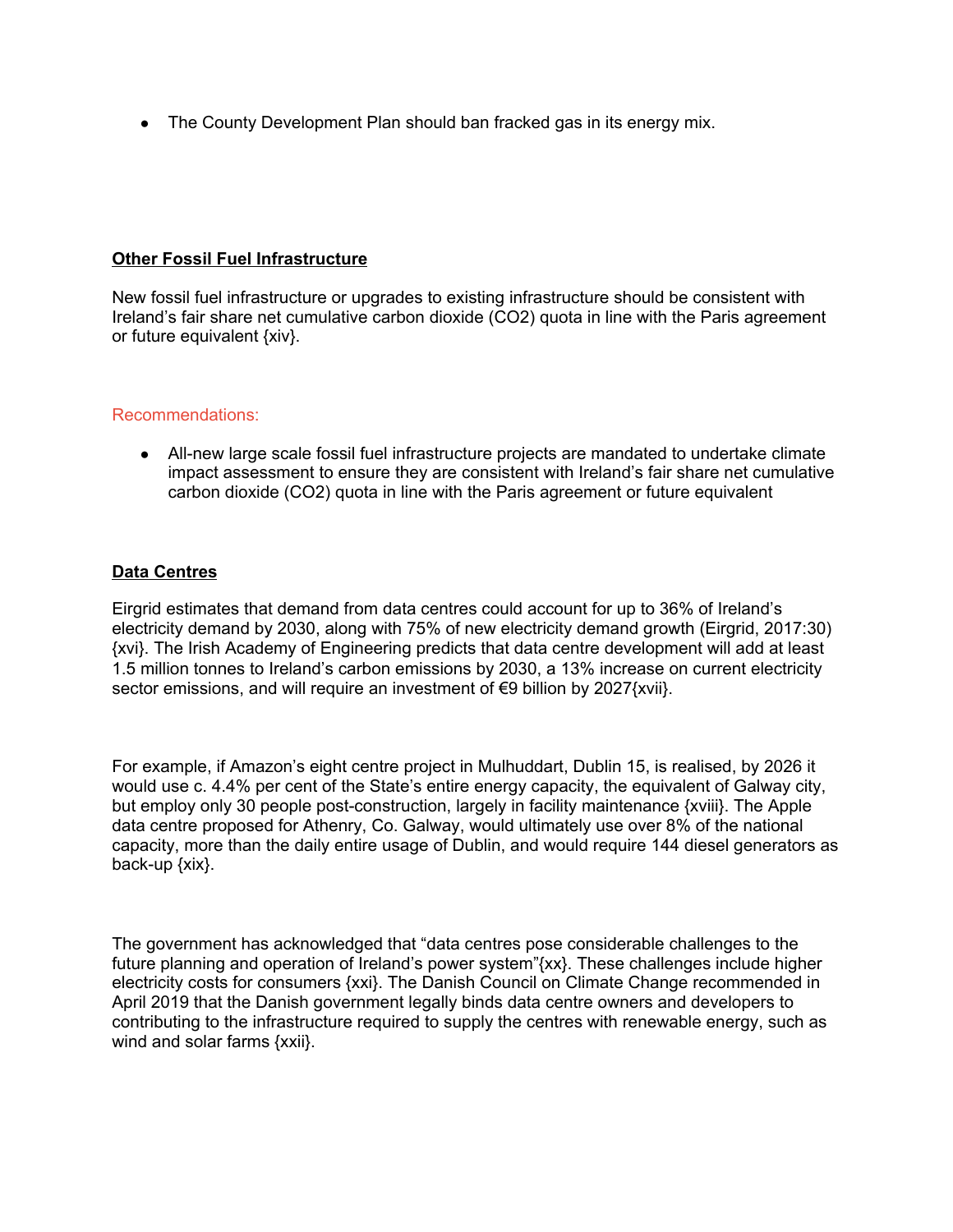Currently, many companies claim to operate data centres powered by 100% renewable energy. However, the energy is largely sourced indirectly through Renewable Energy Certificates or Purchase Power Agreements {xxiii}, which means that the energy is sourced from the grid, which in Ireland is 69% fossil fuel-powered {xxiv}. If we continue to allow companies to virtually purchase clean energy where it is cheapest to create, while actually using and increasing demand for dirty energy in Ireland, we allow them to profit while our real emissions continue to rise. It is crucial therefore that data centres are powered directly by onsite renewable energy generation such as rooftop solar farms or new offsite generation such as offshore wind or solar farms. Data Centers also generate large quantities of waste heat which could be utilised in district heating systems {xxv}.

## Recommendations:

- New data centres must be powered by onsite or new off site renewable energy, with existing centres required to transition rapidly to onsite or new off site renewables.
- Where technically possible, heat recovered from Data Centres should be utilised for district heating systems.

# **Public Participation and People-led Policy**

Throughout the lifetime of this county development plan Ireland's transition to a low carbon society is entering its most crucial decade. It's vital that it should be centred around providing people and communities with clean, affordable and reliable energy. The best and indeed only way to do so is to ensure citizen participation at all levels and stages of the energy transition.

There are many different ways in which people can participate in governance, ranging from informing to consultation to partnership, to citizen control, whereby community members control the process (Armstein, 1969) {xxvi}. While all of these methods of participation are useful and valid at different stages of policymaking e.g. informing and consulting is more appropriate than citizen control at the stage of technical impact assessments, different forms of participation should be incorporated into major decisions such as energy infrastructure projects to create a thoroughly participative process. Ideally, there should be citizen participation in the design of the participatory process itself, for example through focus groups or workshops which feed in directly to sub-national and national policymaking.

Community participation and ownership has proved important for public acceptance of the energy transition in countries where the transition is more advanced than in Ireland. For example, in Germany, 70% of the tax paid by wind turbine operators goes directly to the municipality where the turbines are based. In Denmark, taxes on energy go into funds to subsidise local initiatives for environmental improvement and community generation. Denmark also requires that local communities have a 20% share in onshore or near-shore wind turbines.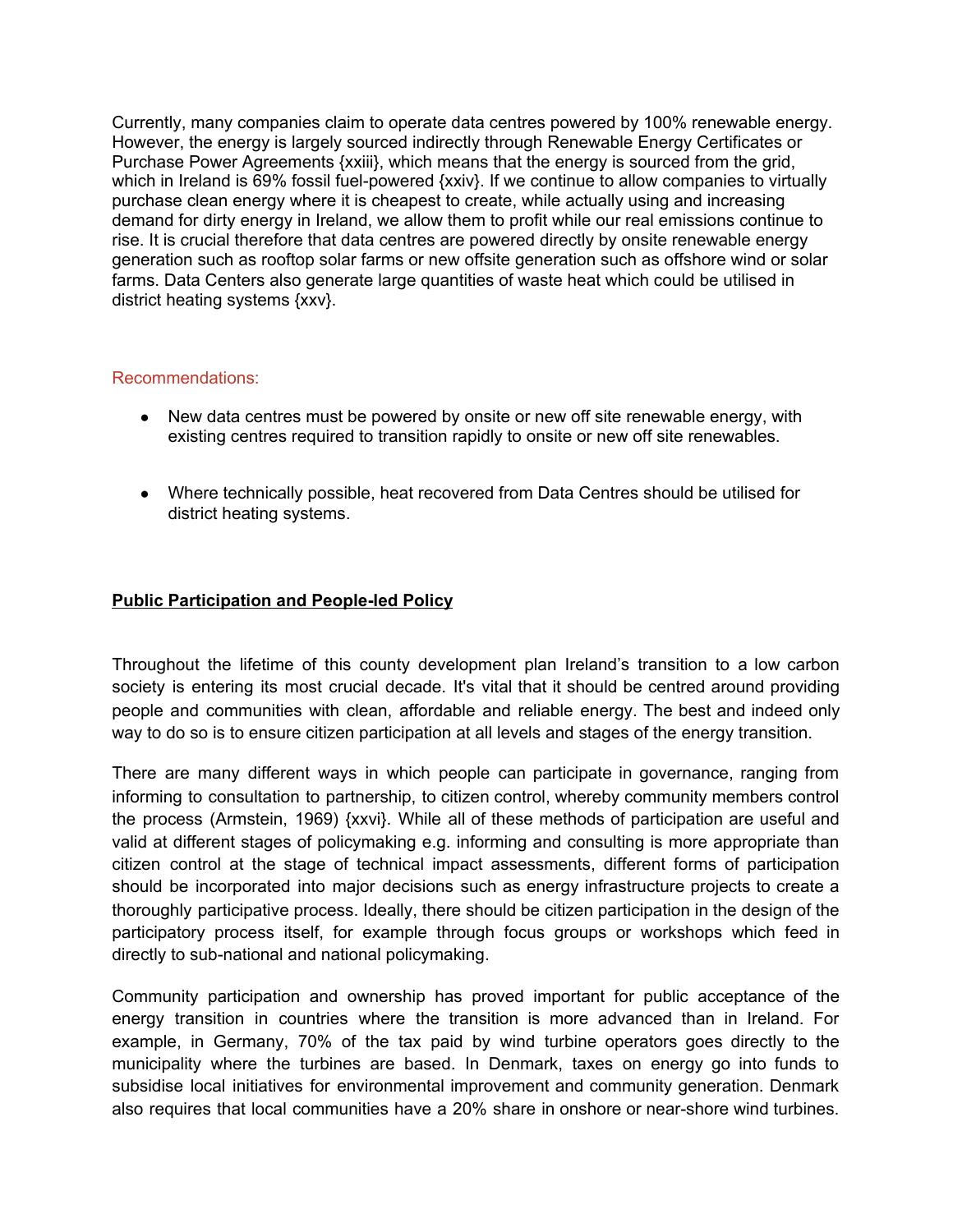Ownership measures like this are shown to increase community acceptance of energy transition infrastructure, and can take the form of individual shares in an energy project, community ownership of part of the infrastructure, or joint ventures between communities and developers {xxvii}. Although, due to Clare County Council's geographical location and population density, certain renewable energy would not be suitable within the local authority region, there are still many renewable energy projects that with the support of Clare County Council, can be developed. There are numerous urban renewable energy exemplar projects around Europe, such as the Edinburgh Community Solar Co-operative, which empower the public to be part of the transition to a low carbon society {xxviii].

## Recommendations:

- Outside the development of this plan, the council should lead annual local climate dialogues which serve to inform communities about the ongoing transition to a low carbon society and seek their opinions, ideas and consent.
- The Climate Action and Environment office within the council must be adequately resourced, publicised and staffed. These offices should work closely with local communities to improve education and access to information around environmental issues, proactively engage in consultations and participatory processes which allow local people to have a say in the energy transition in their area.
- Wherever practically possible, participatory processes should be designed in a participatory way, with input from representatives of all groups who are expected to take part in the participatory process.
- Special outreach efforts must be made to include disadvantaged or marginalised groups in participatory processes. Those running participatory processes should keep a detailed record of the participation of marginalised groups and of best practices that serve to increase this participation.
- Support and establish community energy projects throughout life time of the county development plan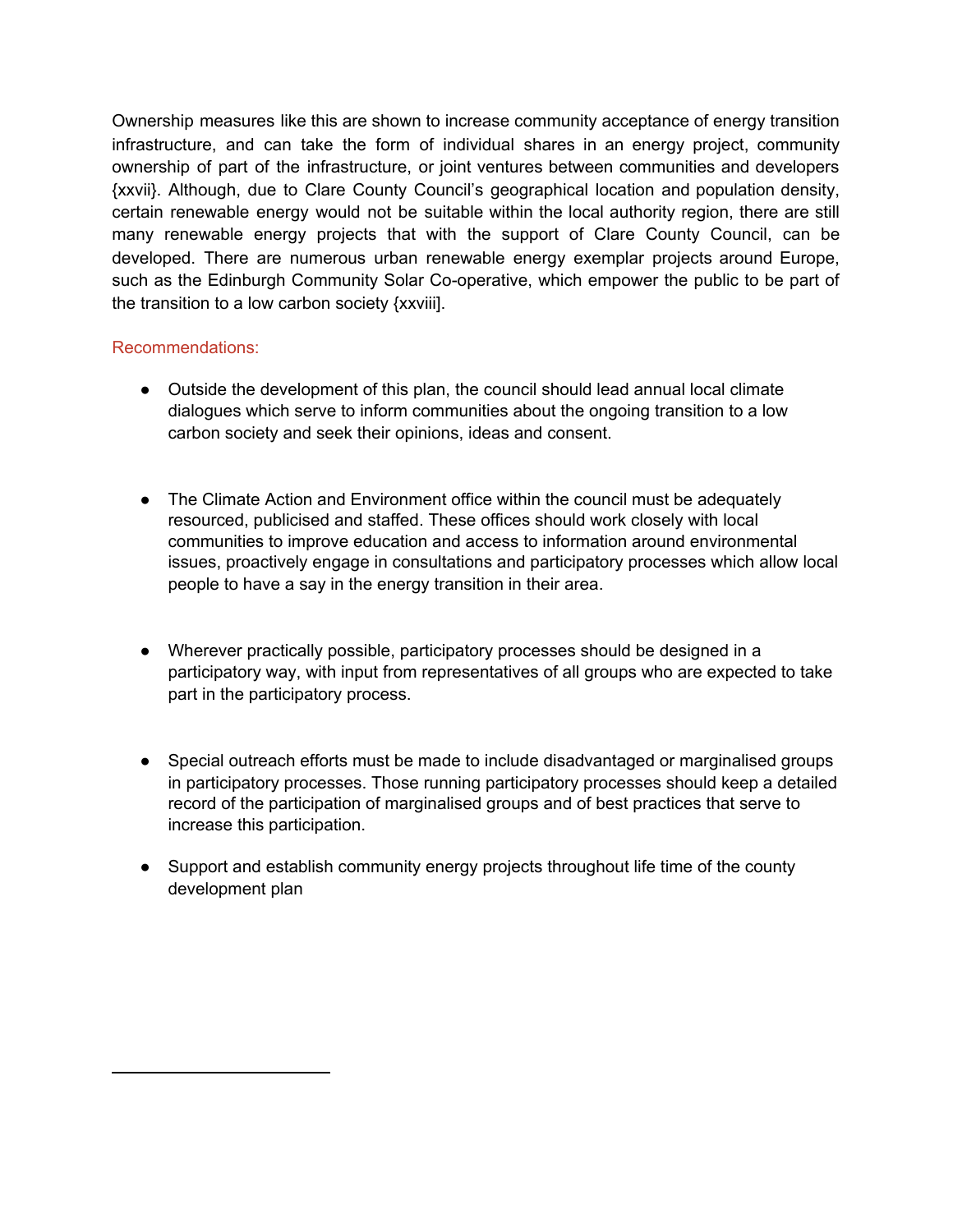https://www.research.manchester.ac.uk/portal/en/publications/natural-gas-and-climate-change(c 82adf1f-17fd-4842-abeb-f16c4ab83605).html {i}

https://www.nature.com/articles/s41586-020-1991-8.epdf?sharing\_token=bEN\_mAEu1bxPxHgB y2kelNRgN0jAjWel9jnR3ZoTv0NsP7YL6bUMs5U2mb93hxTh3dwZVOOig02DPQ\_6gyAu8T93l GbFSkm7oxYv8kRpXfwUi5aOKASo5PGIUhCjwS7S5WllscY93WiY0gSna9wJUJzoSRhayWp4d S5RmgwP8RWgKyZkvof00mx4cc8WKGlhxbqv\_UstwGqsWBuTZQ\_c8oZf8hBq605ZFFQtqiGw EIY%3D&tracking\_referrer=www.nationalgeographic.com {ii}

https://www.nationalgeographic.com/science/2020/02/super-potent-methane-in-atmosphere-oilgas-drilling-ice-cores/ {iii}

https://www.nature.com/articles/s41467-018-07999-w {iv}

https://www.eia.gov/tools/faqs/faq.php?id=907&t=8 {v}

https://www.foodandwaterwatch.org/sites/default/files/rpt\_1905\_fracking-2019-web\_2.pdf {vi}

[https://www.oireachtas.ie/en/debates/debate/joint\\_committee\\_on\\_climate\\_action/2019-10-09/2/](https://www.oireachtas.ie/en/debates/debate/joint_committee_on_climate_action/2019-10-09/2/) [{vii}](https://www.oireachtas.ie/en/debates/debate/joint_committee_on_climate_action/2019-10-09/2/)

https://www.iisd.org/sites/default/files/publications/zombie-energy-climate-benefits-ending-subsi dies-fossil-fuel-production.pdf {viii}

https://www.artelys.com/wp-content/uploads/2020/01/Artelys-GasSecurityOfSupply-UpdatedAna lysis.pdf{ix}

https://www.entsog.eu/sites/default/files/entsog-migration/publications /sos/ENTSOG%20Union%20wide%20SoS%20simulation%20report\_INV0262-171121.pdf {x}

https://www.gasnetworks.ie/corporate/company/our-network/irish-gas-market-overview/The-Irish -Gas-Market-Overview.pdf {xi}

https://www.carbonbrief.org/analysis-half-uks-electricity-to-be-renewable-by-2025 {xii}

https://www.e3g.org/publications/more-security-lower-cost-a-smarter-approach-to-gas-infrastruct ure-in-europe/ [{xiii}](https://www.oireachtas.ie/en/debates/debate/joint_committee_on_climate_action/2019-10-09/2/)

https://link.springer.com/article/10.1007/s11027-019-09881-6%3F [{xiv}](https://www.oireachtas.ie/en/debates/debate/joint_committee_on_climate_action/2019-10-09/2/)

https://dbei.gov.ie/en/Publications/Publication-files/Government-Statement-Data-Centres-Enterp rise-Strategy.pdf {xv}

http://www.eirgridgroup.com/site-files/library/EirGrid/EirGrid-Tomorrows-Energy-Scenarios-Repo rt-2017.pdf {xvi}

http://iae.ie/wp-content/uploads/2019/08/Data-Centres-July-2019.pdf {xvii}

https://www.irishtimes.com/business/technology/net-results-data-centres-need-to-power-down-t heir-energy-requirements-1.3561745 {xviii}